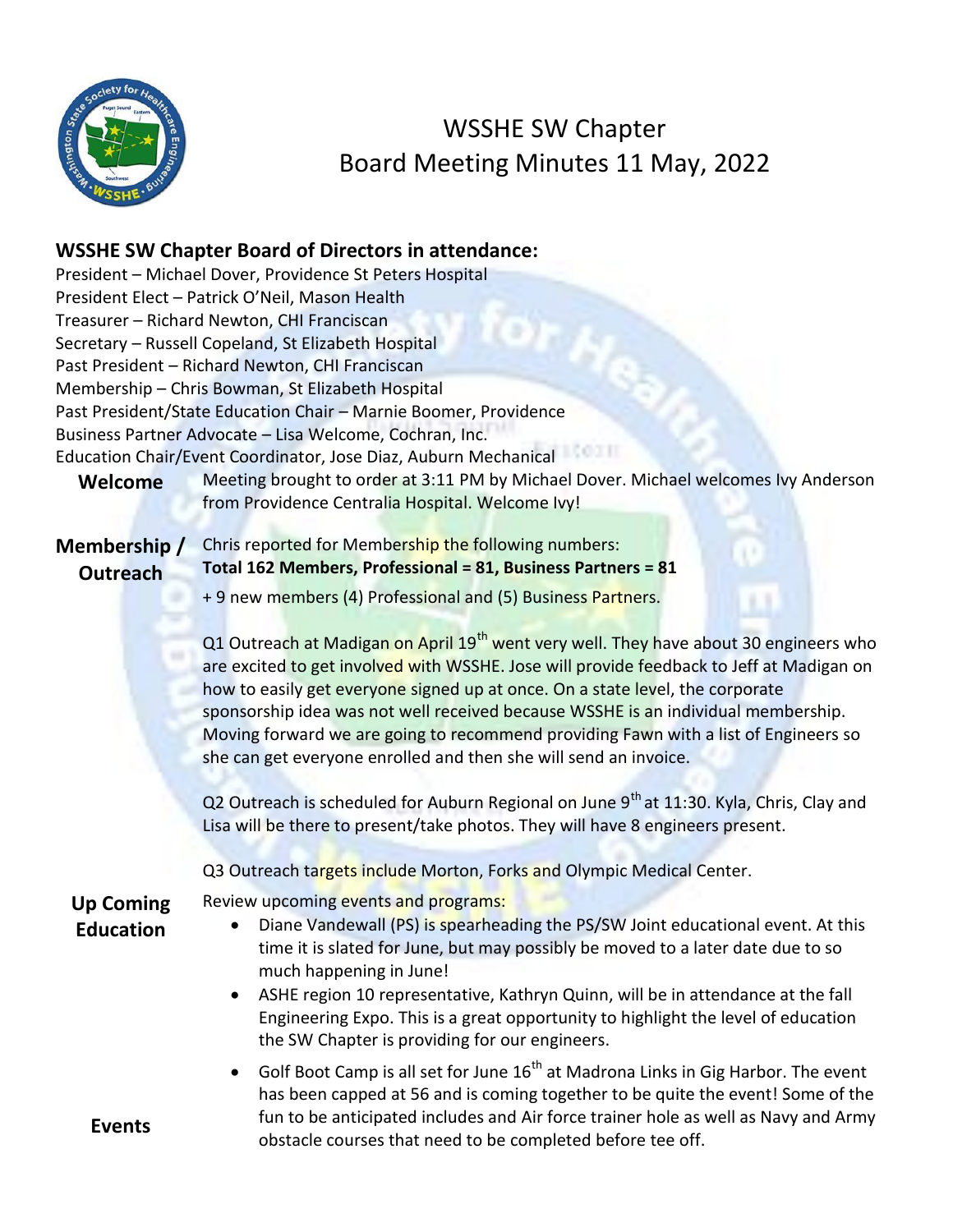- The SW Chapter Golf Tournament is scheduled for July 29<sup>th</sup> at the beautiful McCormick Woods. SW Chapter Members will have 1 week advance notice to sign up before the event goes live to all of WSSHE. Robert will be calling on past sponsors over the next two weeks to offer sponsorship opportunities to those who continue to support the SW Chapter.
- The Summer Bash with the Tacoma Rainiers is schedule for Friday, August 12<sup>th</sup> in the 1882 club. Just like in past years (other than last year due to the heat and smoke) there will be the famous Lemon Drop Martini Tailgate Party prior to the game. This year we will be providing sponsorship opportunities and we will be charging Business Partners to offset some of the cost for our chapter all while providing a really FUN and FREE event to our Professional Members.

## **Treasurers Report**

 • Richard Newton reported the ending Balance as of 05/10/22………………………..  **……………………………………………………………………………………………………….\$61,429.78** \*This does NOT include the some uncashed checks. Michael will follow up with Fawn on the status of those.

ESTROIT

## **WSSHE SW Chapter Board Meeting Minutes Page 2**

| <b>Business</b>                   |                                                                                                                                                                                                                                                                                                                                                                                                                                                                                                                                                                                                                                                                    |
|-----------------------------------|--------------------------------------------------------------------------------------------------------------------------------------------------------------------------------------------------------------------------------------------------------------------------------------------------------------------------------------------------------------------------------------------------------------------------------------------------------------------------------------------------------------------------------------------------------------------------------------------------------------------------------------------------------------------|
| <b>Partner</b><br><b>Advocate</b> | Lisa reported on Business Partner feedback from the semi annual. There was<br>quite a bit of feedback about the layout of the exhibitors. We understand that<br>was due to space and the rollover from the fall conference, but some felt they<br>did not get the value they had hoped for in a sponsorship.<br>In general the SW BPs are happy with the opportunities. There are many people<br>who want to get more involved in ways other than just sponsorship.<br>It needs to be better known that BPs should be reaching out to the Advocate if<br>they are unhappy or confused about why things are a certain way or where their<br>sponsorship money goes. |
| <b>Old Business</b>               | The St Claire Golf Tournament is coming up on Friday, August 5 <sup>th</sup> . We have<br>committed to sponsoring a hole and providing a foursome. We are in need of<br>Professional members to volunteer to golf and man the hole.<br>Recording equipment to record our educational pieces for our website was<br>$\bullet$<br>discussed again. It could be a potential sponsorship opportunity for a business<br>partner? We should see what the other chapters are doing well and make it our<br>own.<br>It was decided to pair a professional member with a business partner so they can<br>$\bullet$                                                          |
|                                   | continue to work seamlessly throughout the years as the torch is passed.                                                                                                                                                                                                                                                                                                                                                                                                                                                                                                                                                                                           |
| <b>New Business</b>               | Vote to create a Communications Chair. Michael motions, Chris seconds, all<br>$\bullet$<br>agree. All Professional Members will reach out to their peers to gain interest and<br>will reconvene at next meeting.<br>The State President reached out to Professional Members about a chair for the<br>$\bullet$<br>Pete Peterson Scholarship from our chapter. Michael would like to see a newer                                                                                                                                                                                                                                                                    |